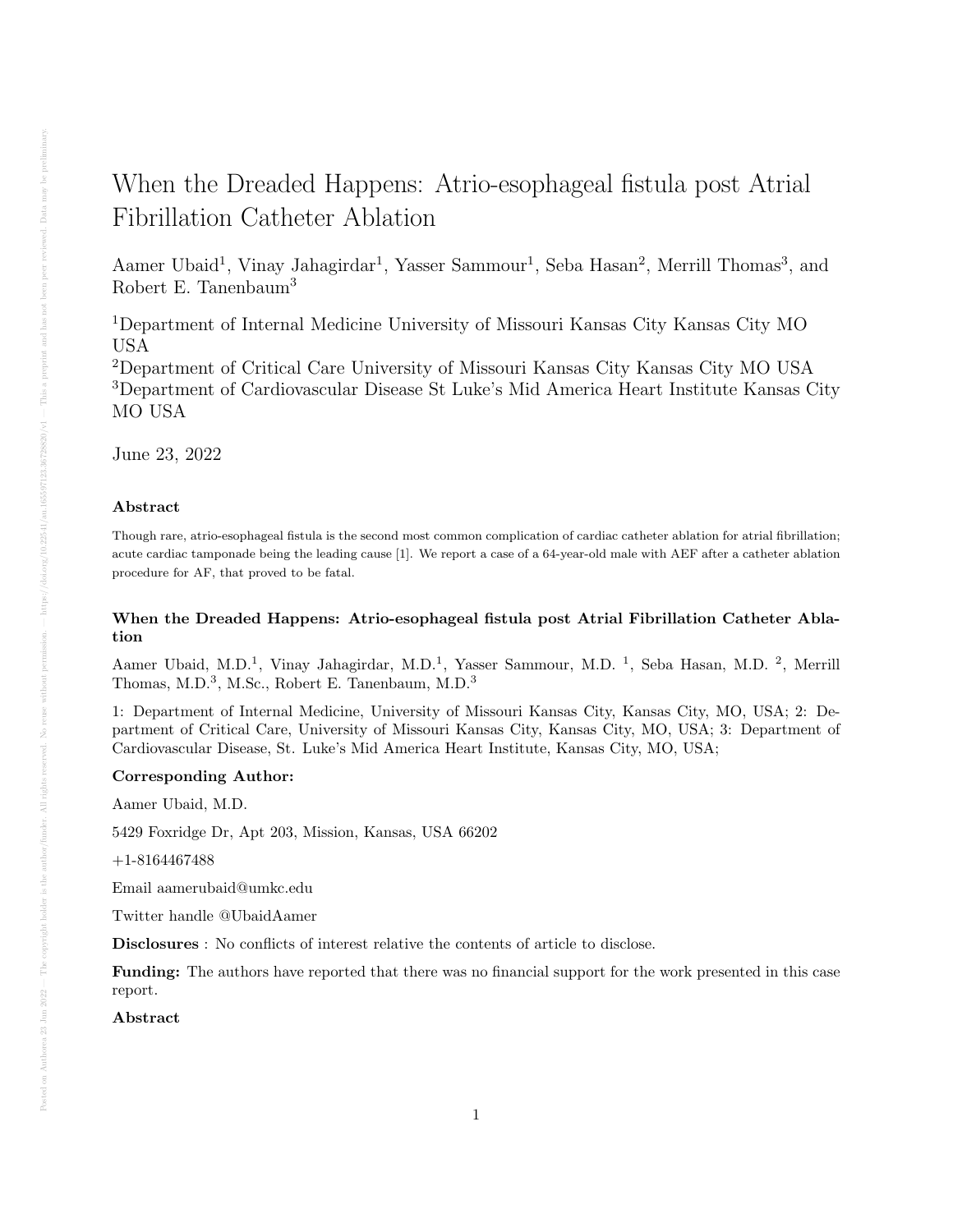Though rare, atrio-esophageal fistula is the second most common complication of cardiac catheter ablation for atrial fibrillation; acute cardiac tamponade being the leading cause [1]. We report a case of a 64-year-old male with AEF after a catheter ablation procedure for AF, that proved to be fatal.

Keywords : Atrial Fibrillation, Catheter Ablation, Esophageal Fistula

Abbreviations : AEF=Atrio-esophageal fistula; AF=Atrial fibrillation; ECG=Electrocardiogram; MRI=Magnetic Resonance Imaging; TTE=Transthoracic Echocardiography; EF=Ejection Fraction; CSF=Cerebrospinal fluid; TEE=Transesophageal Echocardiography; ICU=Intensive Care Unit; ABG=Arterial Blood Gas; CT=Computerised Tomography

# History of presentation

A 64-year-old male presented to the emergency department with a 1-day history of fever and chills associated with headache and intermittent episodes of confusion. Vitals were significant for temperature of 102 F, blood pressure 140/74 mm Hg, pulse rate of 92/min and respiratory rate 22/min. Physical examination showed an ill-appearing male, alert, and oriented with supple neck and no focal neurologic deficits. Rest of the systemic examination was unremarkable. ECG showed normal sinus rhythm. Chest X-ray showed no focal consolidation. CT head without contrast showed no evidence of intracranial hemorrhage, mass effect or acute territorial infarct. CT abdomen and pelvis without contrast showed thickening of distal esophagus concerning for esophagitis.

# Past Medical History

Paroxysmal atrial fibrillation for which the patient underwent catheter ablation (successful posterior left atrial wall isolation) 5 weeks before presentation, Prior ablation procedure with pulmonary vein isolation 4 years prior; abdominal aortic aneurysm, coronary artery disease, hypertension, hyperlipidemia, type 2 diabetes, and deceased donor renal transplant for IgA nephropathy.

# Differential diagnosis

Based on the initial assessment, differentials included pneumonia, meningitis/encephalitis, esophagitis and infective endocarditis.

# Investigations

On day 2 of hospitalization, the patient's fever worsened to 104 F associated with tachycardia and tachypnea. He was disoriented with left-sided weakness. In view of his worsening lethargy and respiratory distress he was transferred to the ICU. ABG was consistent with metabolic acidosis. MRI head was concerning for intraparenchymal hemorrhage in the right medial cerebellar lobe and subacute cortical infarcts in the right frontoparietal lobe. TTE showed an EF of 42 % and mitral annular calcification with mild regurgitation but no evidence of infective endocarditis (Last TTE 1-year prior showed EF 60%). A lumbar puncture was performed, and CSF analysis revealed xanthochromia, neutrophilic pleocytosis and elevated protein concerning for CSF infection. Blood cultures grew gram-positive rods, Lactobacillus rhamnosus . A TTE did not show any definite vegetation or intracardiac thrombus.

#### Management

Patient was initially admitted to medicine floor and empirically started on vancomycin and cefepime, after obtaining blood cultures. On transfer to the ICU, his mental status worsened and had to be emergently intubated for airway protection. Norepinephrine and vasopressin were initiated for blood pressure support. Antibiotic coverage was broadened with meropenem and nystatin. Later, the patient developed ventricular tachycardia with hemodynamic instability requiring electric cardioversion. Amiodarone infusion was started. Given the recent history of catheter ablation for atrial fibrillation, a CT chest with contrast was ordered (Figure 1), which showed multiple air bubbles located between the esophagus and posterior aspect of the left atrium, concerning for atrio-esophageal fistula. Due to patient's neurological status, no surgical intervention was recommended by cardiothoracic surgery.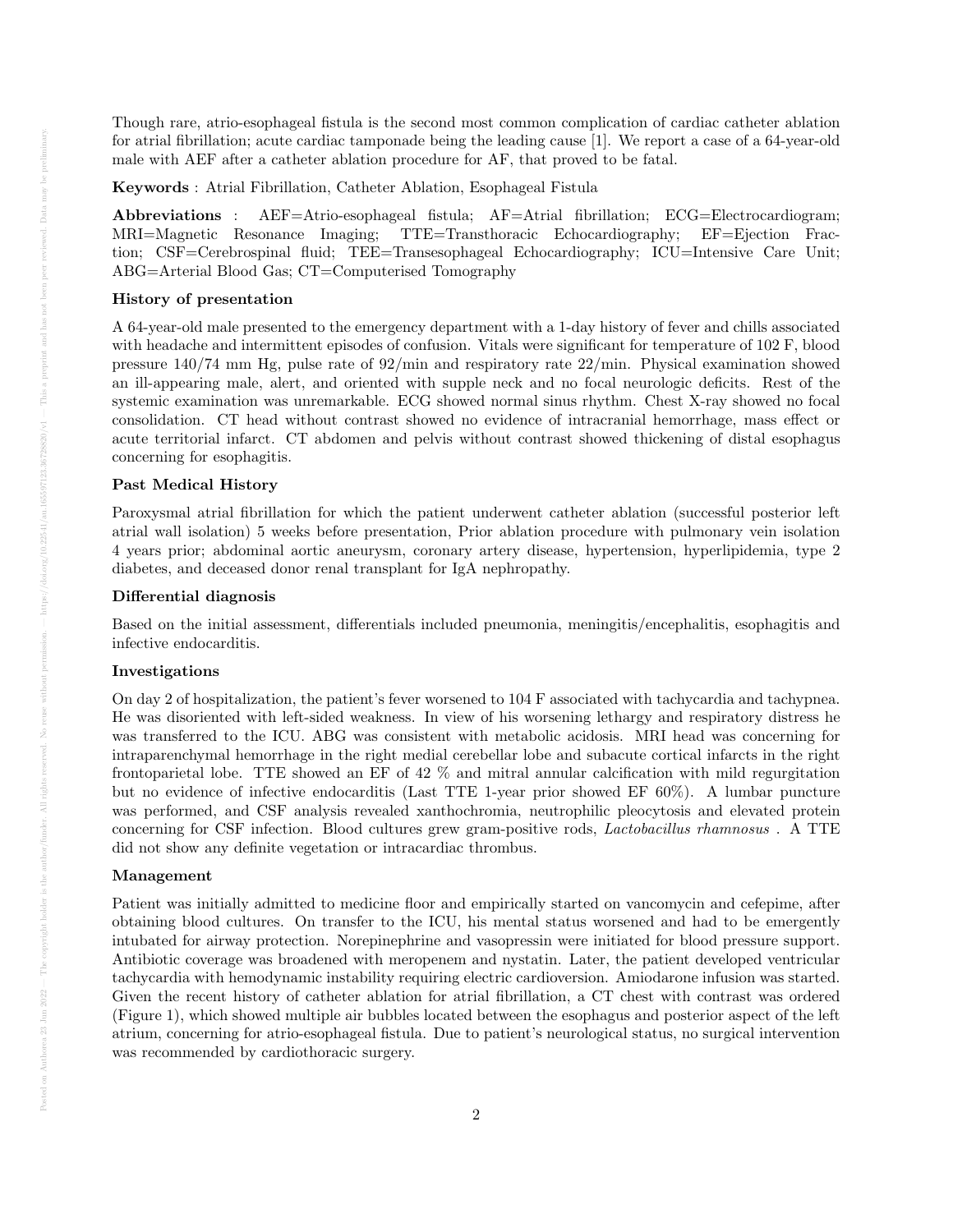

Figure 1: CT imaging. Multiple air bubbles seen between the esophagus and the posterior aspect of the left atrium, concerning for atrio-esophageal fistula (arrow in left frame). This is also associated with small pseudoaneurysm along the posterior wall of the left atrium (arrow in right frame).

# Discussion

Ablation is one of the most frequently used treatment modalities for atrial fibrillation. AEF is a rare but dangerous complication of ablation, with an estimated occurrence in less than  $0.1\%$  -  $0.25\%$  of procedures.<sup>2</sup> The anatomical location of the esophagus posterior to the left atrium increases the likelihood of injury during the procedure. There is no clear understanding of the mechanism of esophageal injury, however direct thermal injury, acid reflux exacerbation, infection and ischemia have been described as some of the contributing factors.<sup>3</sup> Attempts have been made to establish a relationship between the modality of ablation used and incidence of atrio-esophageal fistula. A higher association of esophageal injury was observed with percutaneous radiofrequency ablation, although it also has been reported with other energy sources, including cryoablation, high-intensity focused ultrasound, and surgical ablation.4-6 Robotic navigated-AF ablation has been documented to have higher incidence of esophageal injury when compared to manual ablation, when similar radiofrequency ablation parameters are used.<sup>7</sup>

Atrio-esophageal fistulae usually present 1 to 6 weeks after the procedure. Symptoms are nonspecific and include fever, malaise, chest discomfort, nausea, dysphagia, and odynophagia. CT and MR imaging of chest are considered gold standard diagnostic modalities since endoscopy in suspected cases can put the patient at risk of air embolus and neurological injuries. Early diagnosis can reduce morbidity and mortality since chances of recovery are higher before the esophageal perforation forms a communicating fistulous tract with the atrium.<sup>8</sup> Once diagnosed, early surgical repair should be considered since mortality is almost 100 % without intervention.<sup>9</sup>

#### Follow-up

Given the multisystem dysfunction and continued septic emboli to the brain on repeat brain imaging, the prognosis was discussed with the family with the aid of the palliative medicine team, and he was transitioned to comfort care.

# Conclusion

Atrio-esophageal fistula following AF ablation is a rare and life-threatening complication. Efforts should be made to establish guidelines for the safety of the procedures used for ablation along with close observation of the patient for any warning signs and symptoms following the procedure.

# Learning Objectives

To consider and identify atrio-esophageal fistula as a complication of catheter ablation for atrial fibrillation

To recognise that early surgical intervention is necessary to prevent fatal outcomes in cases of AEF.

# References